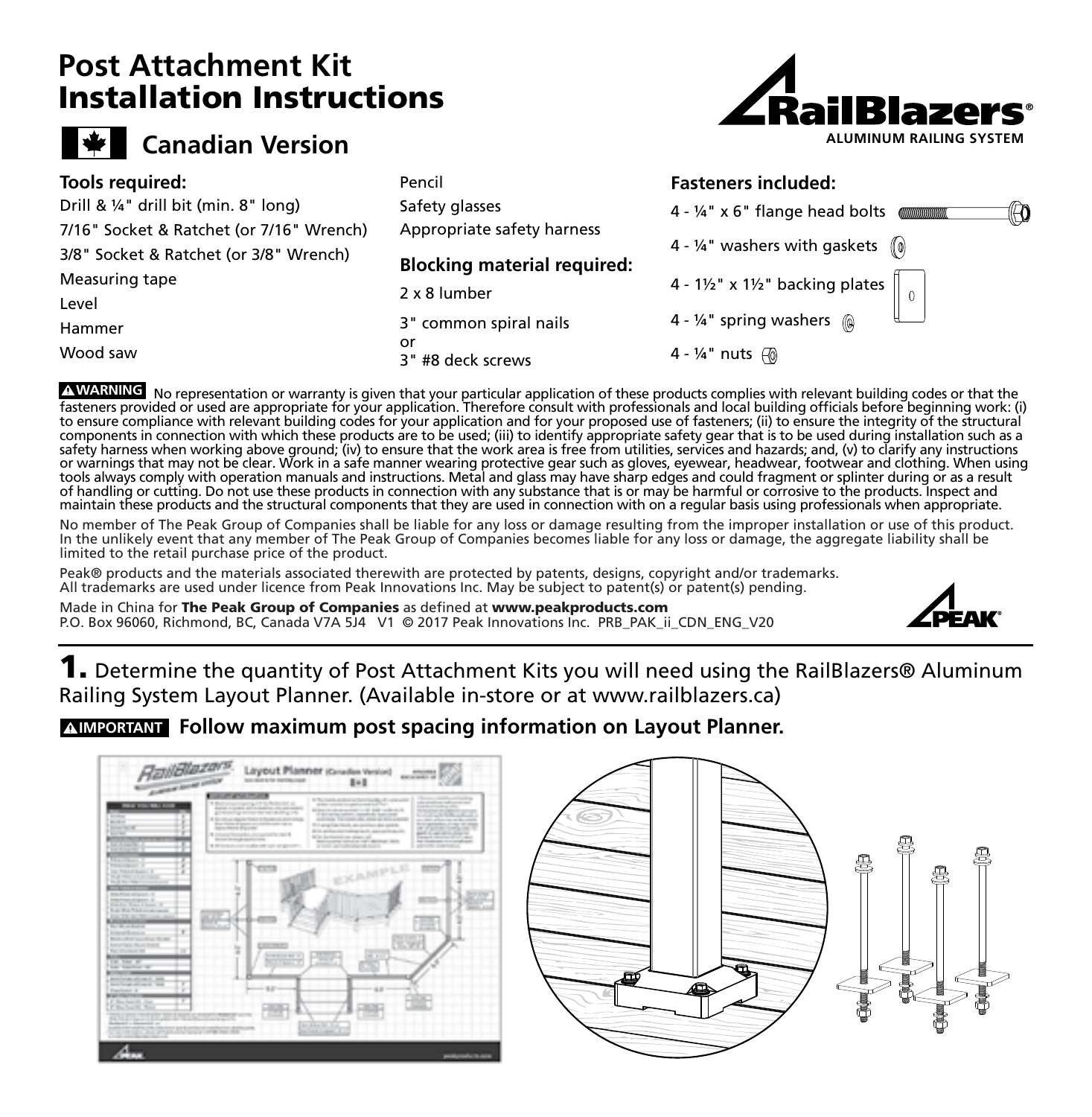Independent tests were conducted on a sample of Post Attachment Kits installed on a wood deck test frame composed **IMPORTANT** of Spruce-Pine-Fir (SPF). The sample of Post Attachment Kits were installed using these installation instructions (including the blocking patterns A, B, and C described herein) and were tested with a representative sample of the RailBlazers® post attached. The installed Post Attachment Kits and post sustained the basic and factored load requirements (applied at the top of the guard) derived from section 4.1.5.14 and section 9.8.8.2 (in conjunction with Table 9.8.8.2) of the 2010 National Building Code of Canada **GREEK FR**and corresponding sections of the 2012 Ontario Building Code, the 2012 British Columbia Building Code and the 2006 Alberta Building Code. No assurance is given that the enclosed Post Attachment Kit, when installed with a RailBlazers® post, will be able to sustain these basic and factored load requirements if the manner of installation deviates in any way from the manner of installation described in these installation instructions or if the wood deck, to which the Post Attachment Kit is installed, is composed of an inferior species of wood or the wood is in poor or deteriorated condition, or if the Post Attachment Kit is installed with a post that is not a RailBlazers® post. Professional advice should be obtained to ensure that the enclosed Post Attachment Kit and the RailBlazers® post are installed in accordance with these installation instructions in every respect and that the wood deck, to which the Post Attachment Kit and post are attached, is of suitable composition, condition and quality at the time of the installation, is constructed using Spruce-Pine-Fir (SPF) and is properly and adequately maintained at all times after the installation.

2. Add blocking to the deck structure where the posts are to be installed, according to blocking patterns A, B or C below: